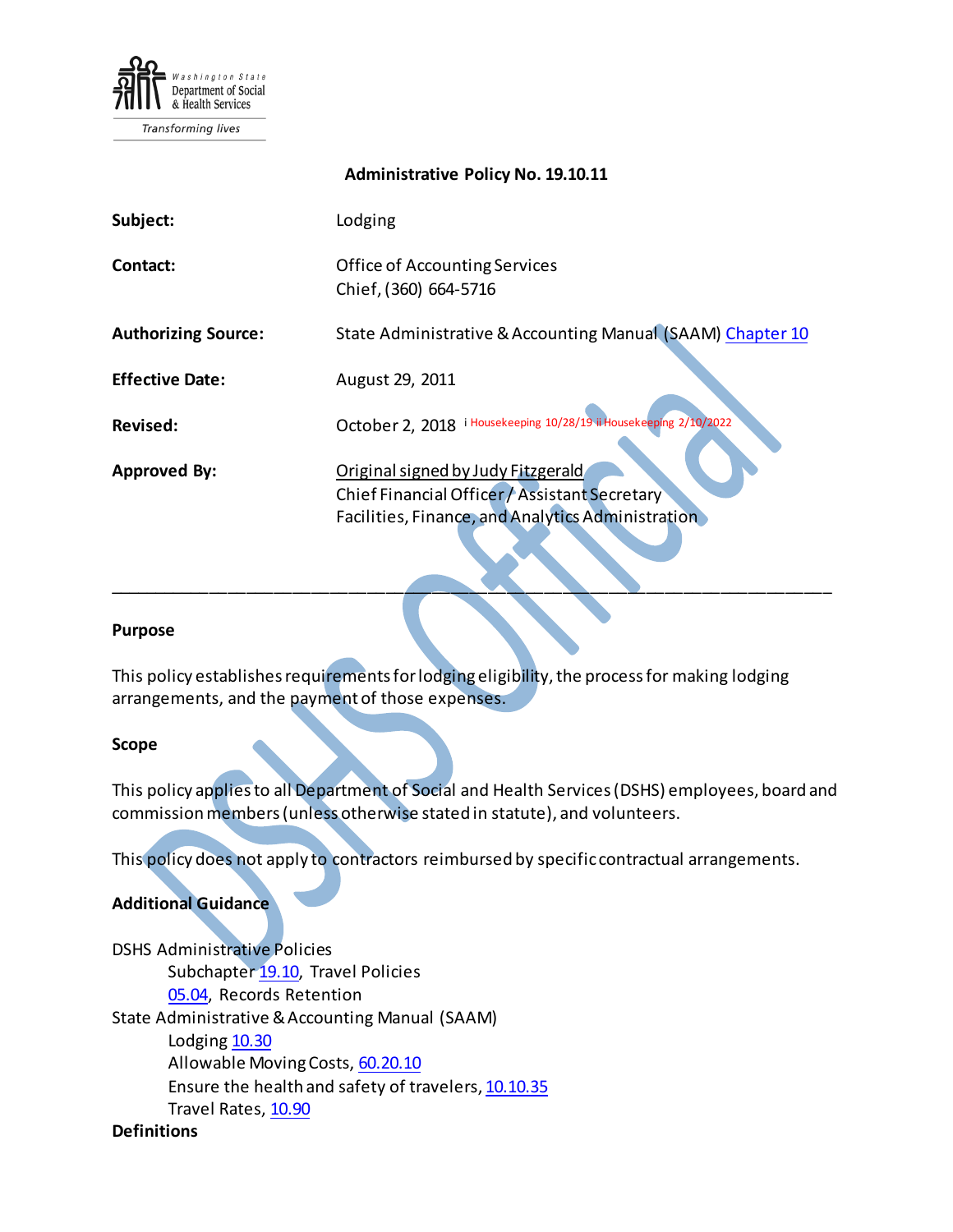Administrative Policy No. 19.10.11 October 2, 2018 Page 2

**Advantageous** means direct non-financial, work-related benefits accruing to the state.

**Approving manager** means the approving authority responsible for the traveler's travel status and reimbursement.

**Commercial lodging facility** means a business, non-profit, or governmental entity that provides lodging accommodations for a fee. A commercial lodging facility other than a hotel must be supported by a tax ID number and must be available to the general publicto qualify as commercial lodging. Reimbursement for lodging at a private residence not meeting the criteria above is not allowed.

**DSHS** refers to the Department of Social and Health Services (DSHS).

**Department travel card** means a purchase card issued to pay for authorized, business related travel expenses on behalf of DSHS.

**Economical** means direct financial, work-related costs that occur at the least cost to the state for which the state is responsible to pay.

**Most direct route** refers to the "shortest distance" as shown by a standard highway mileage guide or electronic mapping system

**Normal return night** means that night of travel on which it was anticipated prior to the trip, which the traveler would return either to the official duty station or official residence after the completion of official state business.

**Official residence** is the city, town, or other location where a state official or employee maintains a residence that is used as their primary domicile. Determinations by the agency head or authorized designee regarding a state official or employee's official residence are to be based on items such as voter registration, ownership, or long-term rental of a personal residence, and the permanent address carried in the state official or employee's personnel or other file.

**Official state business** means activities performed by an official or state employee, authorized volunteer, or contractor, work experience program participant, student or employee of another governmental jurisdiction as directed by his or her supervisor in order to accomplish state programs or as required by the duties of his or her position or office.

**Official station** means the city, town, or other location where the state official or employee's office is located, or the city, town, or location where the state official or employee's work is performed on a permanent basis. For the purposes of these travel regulations, Olympia, Tumwater and Lacey are considered to be the same official station. A state official or employee's official station is to be designated by the agency. It is to be determined by the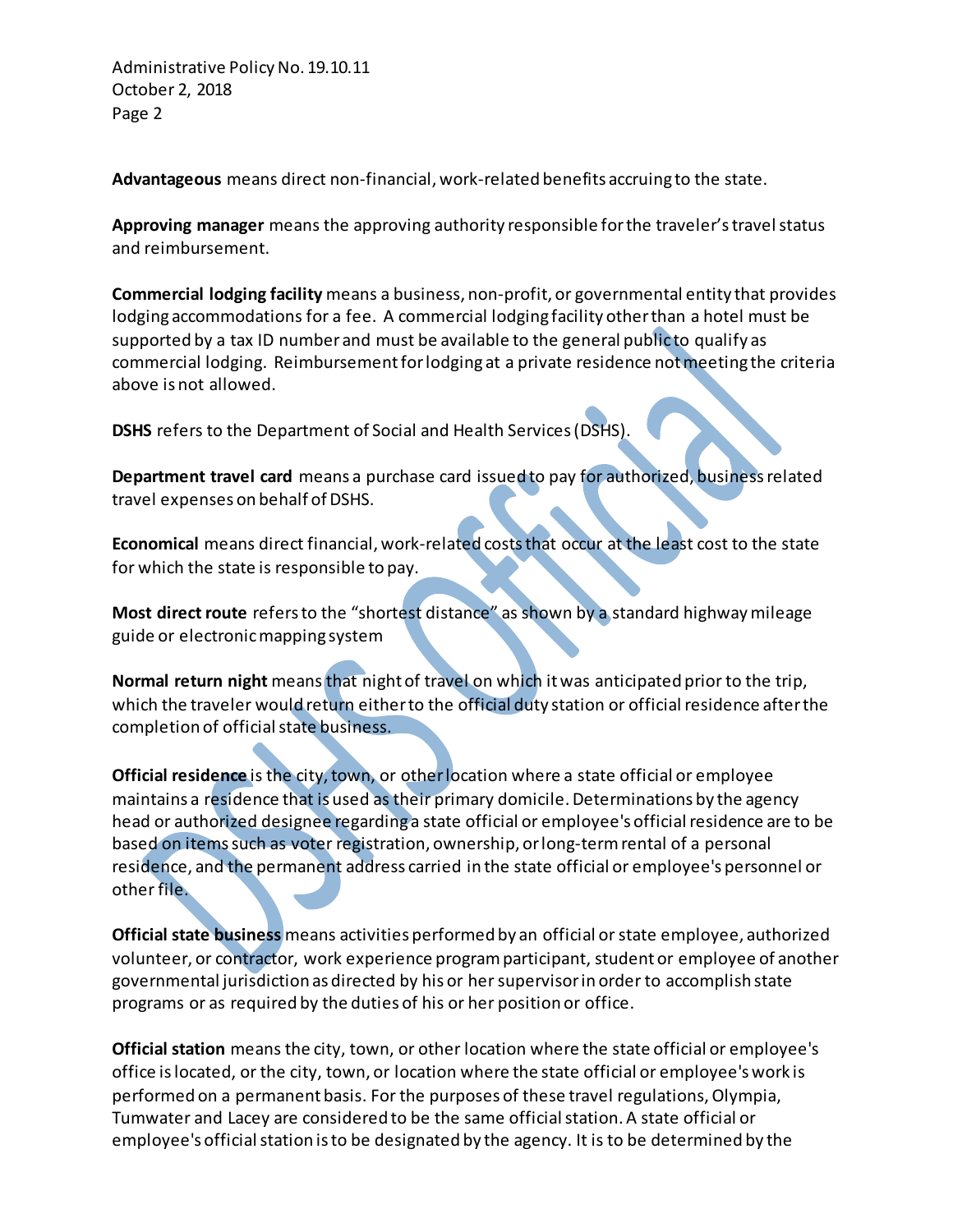Administrative Policy No. 19.10.11 October 2, 2018 Page 3

needs of the agency and not assigned because it is the home or preferred living area of a state official or employee.

**Overnight travel** means a traveler was in travel status substantially longer than an ordinary day's work AND stopped for substantial sleep or rest.

**Peer to peer property rental** is the process whereby a homeowner makes their home or a room within their home available for others to rent for short periods of time as an alternative form of accommodation.

**Per Diem Expenses** means daily travel costs covering both lodging expenses and subsistence expenses while in travel status.

**Travel and Expense Management System (TEMS)** is the software program used to process travel reimbursement requests and travel advances.

**Traveler** means a person in travel status who is on official state business.

## **Policy**

- **A. Lodging expenses at a commercial lodging facility may be paid at actual costs up to the specific daily maximum allowable lodging rate, as shown in SAAM 10.90.20. The traveler must turn in a receipt for lodging costs to receive payment.**
	- 1. The maximum reimbursable lodging rate includes, but is not limited to, the basic commercial lodging cost, resort fees, cleaning fees, and service fees.
	- 2. The only additional lodging expenses that are reimbursable beyond the maximum lodging rate are any applicable sales taxes and/or hotel/motel taxes on those amounts.
	- 3. A traveler will not be reimbursed, if no lodging expenses are incurred. (E.g. traveler stays with family or friends).
- **B. Lodging expenses will not be paid if the business location is located less than fifty (50) miles (most direct route) from either the traveler's [official residence](http://www.ofm.wa.gov/policy/glossary.asp#officialResidence) or [official station.](http://www.ofm.wa.gov/policy/glossary.asp#officialStation)**

**Exceptions to the 50 mile rule may be granted by the approving manager if one of the following applies:**

- 1. The traveler stays overnight in a commercial lodging facility to avoid drivingback and forth for back to back late night/early morning official state business;
- 2. The health and safety of the traveler is of concern per SAAM Subsection 10.10.35;
- 3. The agency can demonstrate that staying overnight is more economical to the state.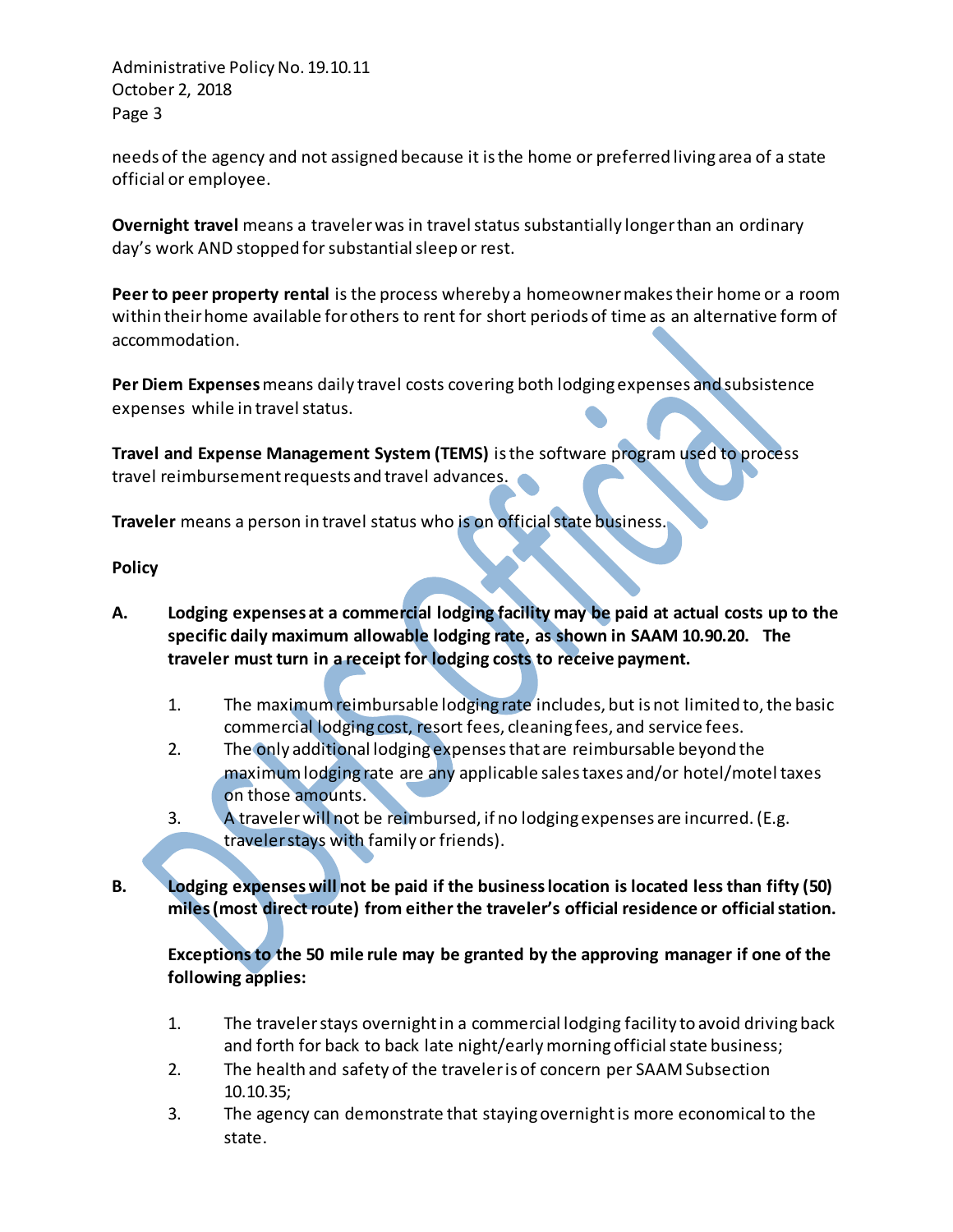Written supervisory approval for the first and third conditions and cost analysis documentation for the third condition is to be kept in accordance with the record retention schedule. Approval for the exception(s) is to be noted on the payment documentation.

- **C. Payment of lodging expenses up to 150% of the applicable maximum per diem rates must be pre-approved in writing by the division director or designee in the following situations:**
	- 1. When a traveleris assigned to accompany an elected official, a foreign dignitary, or others as authorized by law, and is required to stay in the same lodging facility;
	- 2. When costs in the area have escalated for a brief period of time either during special events or disasters;
	- 3. When lodging accommodations in the area of the business location are not available at or below the maximum lodging amount, and there are no savings from occupying less expensive lodging at a more distant site because of an increase in transportation and other costs;
	- 4. When the traveler attends a meeting, conference, convention, or training session where the traveler is expected to have business interaction with other participants in addition to scheduled events and it is anticipated that maximum benefit will be achieved by allowing the traveler to stay at the lodging facility where the meeting, conference, convention, or training session is held;(If the department is sponsoring a meeting, conference, convention, or training session, see section I below.)
	- 5. To comply with provisions of the Americans with Disabilities Act (ADA) or when the health and safety of the traveler is at risk;
	- 6. When meeting room facilities are necessary and it is more economical for the traveler to get special lodging accommodations such as a suite rather than a meeting room and a lodging room separately.

The written pre-approval for the exception, including the explanation of necessity, must be included as part of the payment documents or its file location referenced.

150% of maximum per diem is calculated as follows:

| Maximum lodging rate* | $\equiv$ | \$184.00 |                                     |
|-----------------------|----------|----------|-------------------------------------|
| Maximum meal rate*    | $=$      | \$76.00  |                                     |
| Total per diem        | $=$      |          | $$248.00 \times 150\% = $372.00**$$ |

\*Based on King County rates.

\*\*Taxes are not included and may be paid in addition to this amount.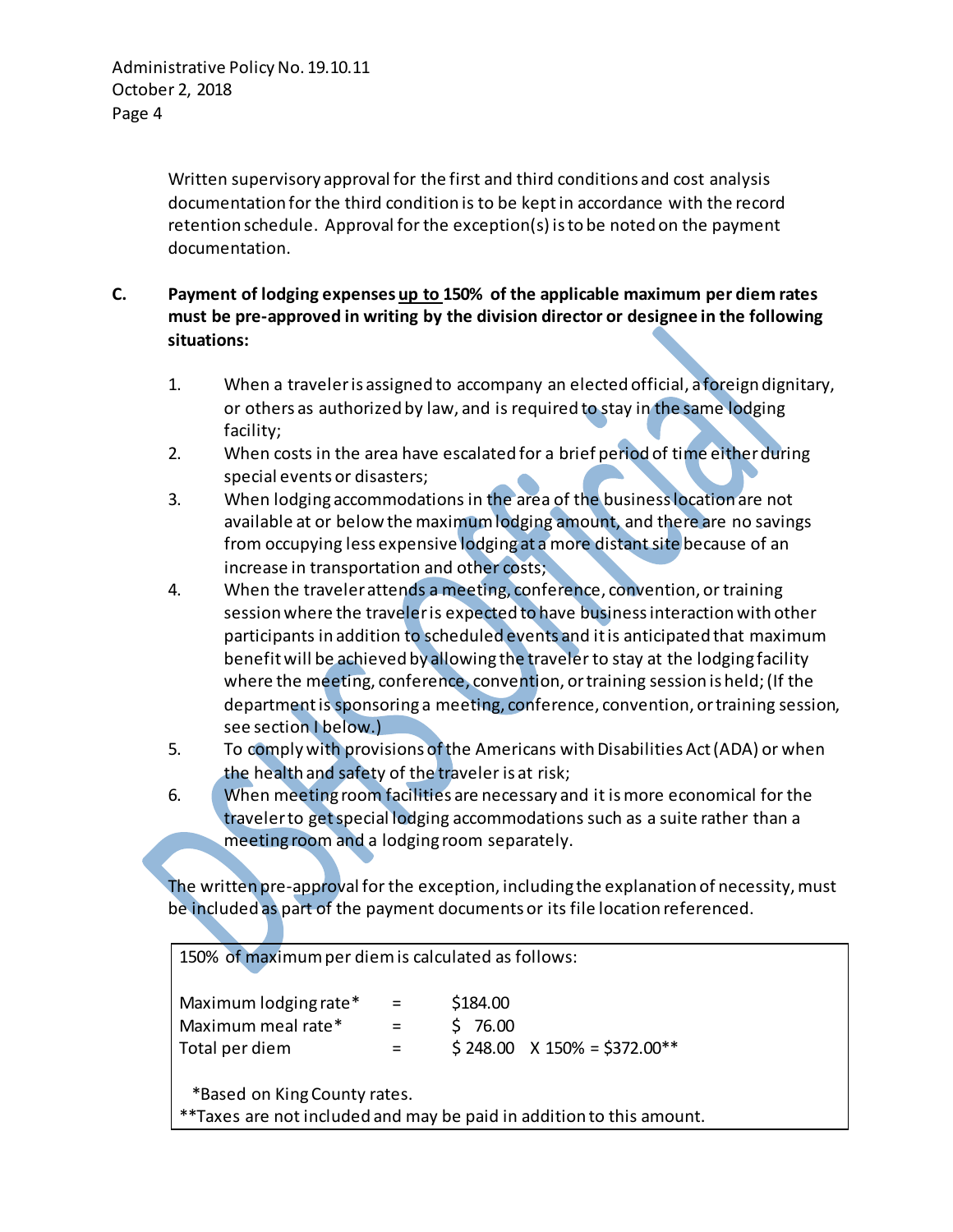## **D. Payment of lodging expenses in excess of 150% of the applicable maximum per diem rates must be pre-approved in writing by the division director when all of the following apply:**

- 1. The traveler is required to attend a meeting, conference, convention, or training session where the traveler is expected to have business interaction with other participants in addition to scheduled events;
- 2. It is anticipated that maximum benefit will be achieved by authorizing the traveler to stay at the lodging facilities where the meeting, conference, convention, or training session is held (if the department is sponsoring a meeting, conference, convention, or training session, see section J below);
- 3. The lowest available advertised lodging rate at the lodging facility exceeds 150% of the applicable maximum lodging rate for the location.

The written pre-approval for the exception, including the explanation of necessity, must be included as part of the supporting documents or its file location referenced.

- **E. When any exception to the maximum allowable lodging amount is used, the traveler is to select the most economical room available under the circumstances.**
- **F. There will be no payment of lodging expenses at a commercial lodging facility at either the traveler's official station or official residence except:** 
	- 1. As an allowable moving cost per SAAM, subsection 60.20.10;
	- 2. In emergency situations when the appointing authority determines that employees performing critical agency functions must remain at their official station;
	- 3. When an employee, acting in a custodial or leadership role must, as a part of their duties, lodge with clients of the agency.

The specific reason allowing the traveler to lodge at the official station or residence must be noted on the supporting payment documentation.

- **G. Travelers are not required to share lodging accommodations. If the travelers voluntarily agree to share a room, that agreement must be made in writing prior to the travel.**
	- 1. Only one room rate, per night, will be paid.
	- 2. When a traveler pays for both their own share of the room expense and a coworker's, only that traveler will be paid.
- **H. Lodging expenses at peer to peer property rentals will not be paid by DSHS. If the traveler, due to personal preference, chooses to lodge in a peer to peer property rental, the traveler must pay the entire lodging expense using their own funds.**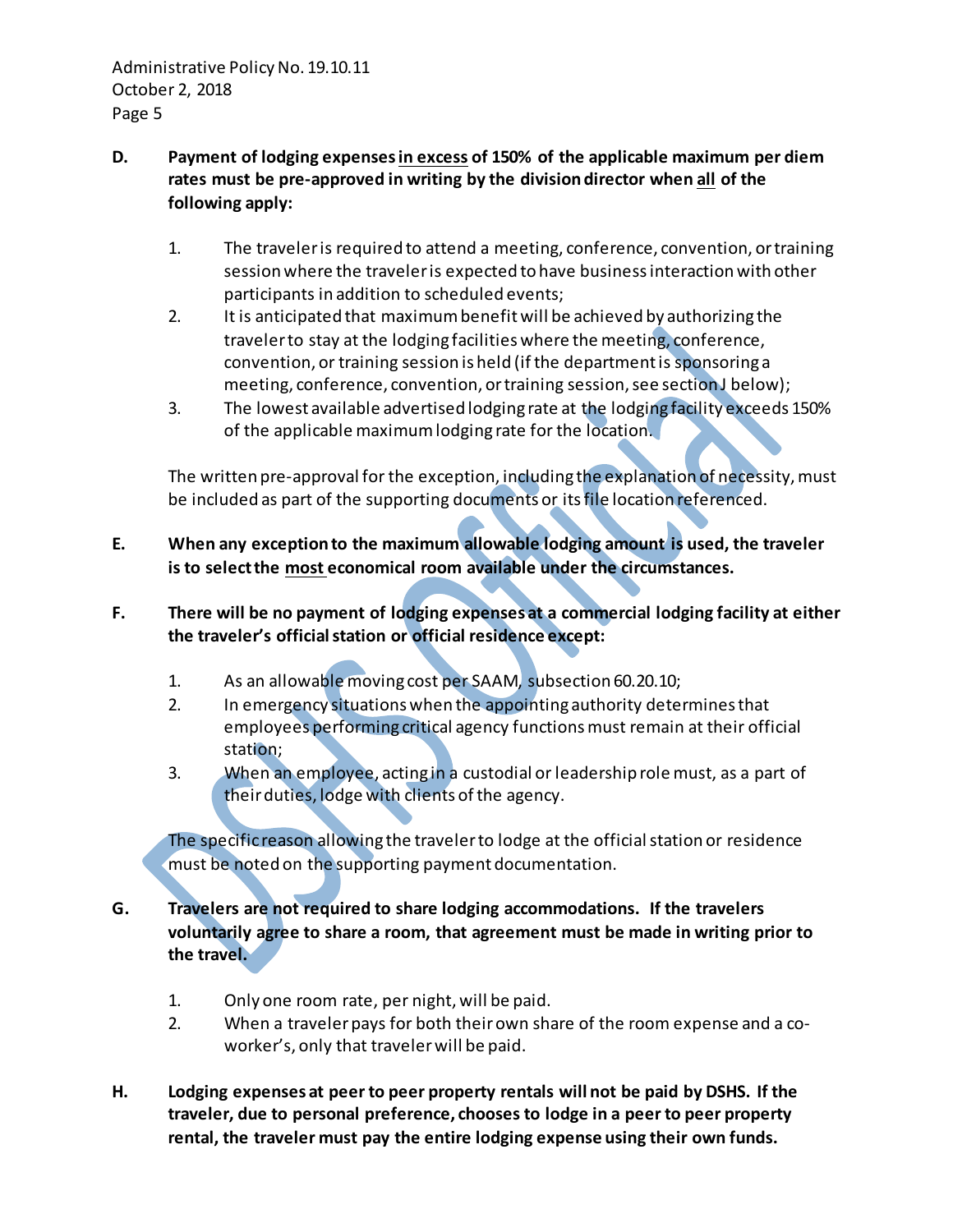- **I. If an individual, who is not on official business, accompanies a traveler, any additional occupancy charges will not be paid by the department.**
- **J. When the department is hosting a meeting, conference, convention, or training session for employees and the maximum allowable lodging amounts (shown in SAAM 10.90.20) are not sufficient, the assistant secretary must give written pre-approval for payment of lodging expenses up to 125% of the maximum per diem rates.**
- **K. If the use of a travel trailer or camper is for the traveler's convenience, payment is limited to actual space rental costs (as evidenced by a receipt) and cannot exceed the daily non-high cost location lodging rate in SAAM 10.90.20.**
- **L. Division directors or designees, with the traveler's concurrence, may authorize the use of a privately-owned travel trailer or camper when:**
	- 1. Suitable commercial lodging is not available;
	- 2. State lodging is not provided;
	- 3. There is a benefit to the state for the traveler to remain at the business location.

Paymentis at the hourly, non-high cost per diem rate per SAAM 10.90.20.

- **M. Lodging expensesmay be paid for the normal return night if the division director or designee determines one of the following three conditions apply:** 
	- 1. When the overnight stay is more economical to the state;
	- 2. For the health and safety of travelers (e.g. hazardous weather, late night travel, etc.);
	- 3. To comply with the ADA.

The specific reason for the traveler lodging on the normal return night must be noted on the payment documentation.

- **N. If a traveler chooses to return to their official station or official residence when overnight travel would normally be required, they will be paid the lesser amount of either:**
	- 1. The travel expense incurred in returning to the official station or official residence (whichever is closer); or
	- 2. The amount which would have been allowable (lodging, meals, etc.) had they stayed overnight.